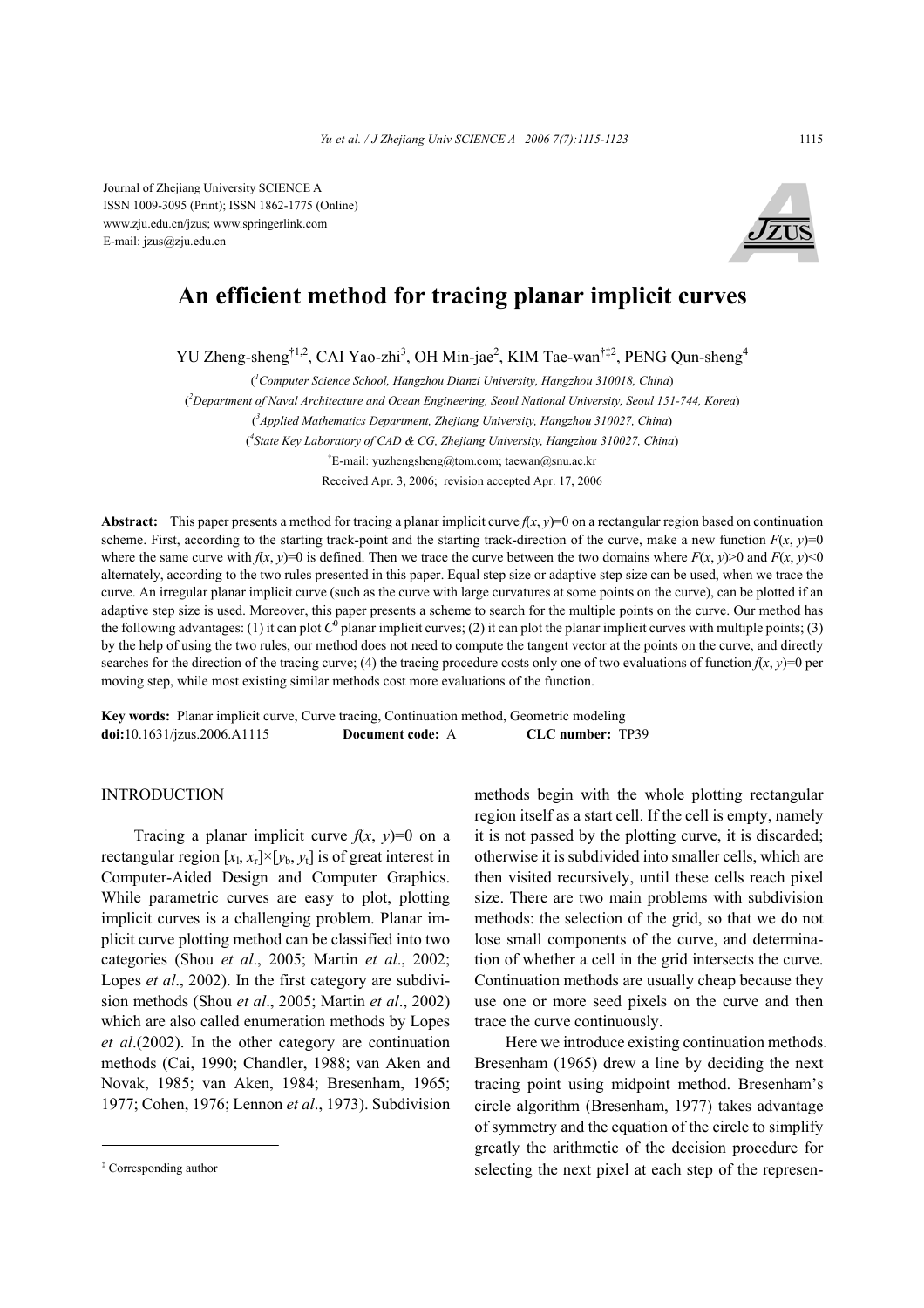tation. Both of the above Bresenham's methods cannot be adapted to general planar implicit curves. Lennon's method (Lennon *et al*., 1973) and Cohen's method (Cohen, 1976) trace the implicit curves by computing the tangent vectors at the tracking points of every step. Therefore, the two methods also cannot plot *C*<sup>0</sup> planar implicit curves. van Aken (1984) presented an incremental ellipse generator which is only used in plotting an ellipse. van Aken and Novak (1985) presented a midpoint method for deriving curvedrawing algorithms for generating nonparametric curves. The method may not be successful, however, in a region where two edges of a curve actually cross each other. Chandler (1988) proposed a tracking algorithm for implicitly defined curve [described by an equation of the form  $f(x, y)=0$ , which produces the next approximating pixel by looking for a sign difference in function evaluations at midpoints between the eight nearest neighboring pixels. It is possible for the algorithm to track the implicit curve when there are multiple points (where the curve crosses itself). However, the procedure costs between two and eight evaluations of function  $f(x, y)$  per moving step for the curves without multiple point.

The continuation method presented here as compared to earlier approaches has main advantages which include:

(1) Generality: The algorithm can plot general planar implicit curves.

(2) Efficiency: By the use of the two rules given in this paper, the tracking procedure directly searches for the tracing direction. For the curves without multiple points, the procedure costs only one of two evaluations of function  $f(x, y)$  for each moving step. The algorithm does not need to compute the tangent vector at points on the curve.

(3) Robustness: The algorithm can plot  $C^0$  planar implicit curves and be used to plot the planar implicit curves with multiple points.

(4) Simplicity: The algorithm is relatively simple to implement.

The rest of our paper is structured as follows. Section 2 presents our method of plotting planar implicit curve. Section 3 gives 4 examples. Section 4 presents conclusions and future work.

#### PLOTTING PLANAR IMPLICIT CURVES

Generally, in an *xy*-plane, an implicit curve  $f(x)$ , *y*)=0 has the property of partitioning a plane into three point sets (Cai, 1990): the first set,  $f^0$  (on the curve) satisfies  $f(x, y)=0$ ; the second  $f^+$  (positive domain) satisfies  $f(x, y) > 0$ ; and the third  $f<sup>-</sup>$  (negative domain) satisfies  $f(x, y)$ <0. If the curve defined by the equation  $f(x, y) = 0$  has no such property, the equation becomes the formula that can partition a plane into positive and negative domains. For example, although, the equation  $(x^2+y^2-r^2)^2=0$  does not have the property, the curve defined by the equation, can be translated into the same curve defined by another equation  $x^2+y^2-r^2=0$ .

In this section, the whole procedure of plotting a planar implicit curve is discussed in detail. First, we discuss how to plot planar implicit curves without multiple points. Second, the method for tracing the planar implicit curves with multiple points is presented.

# **Plotting planar implicit curves without multiple points**

To plot planar implicit curves without multiple points, we first form the initial state for tracing the curves, then trace the curves according to two rules to obtain a ladder polyline, and then generate an exact approaching polyline by recursive binary subdivision.

1. Forming the initial state for tracing a planar implicit curve

To trace the planar implicit curve  $f(x, y)=0$ , we must give or compute the following data: the ranges of arguments *x* and  $y(x_1 \leq x \leq x_r$  and  $y_b \leq y \leq y_t$ , step size *dx*  $(dx>0)$  in *x* direction, step size *dy*  $(dy>0)$  in *y* direction, starting point  $(x_0, y_0)$  on the curve, starting direction (∆*x*, ∆*y*).

We can give starting direction (∆*x*, ∆*y*) as follows. Give the quadrant number *G* of the starting direction (for example, if the tangent direction on the starting point of the curve is (−1, 2), then *G* is equal to 2), then compute the starting direction by the following equation:

$$
\begin{cases}\n\Delta x = dx \cdot \text{sign}((G - 1.5)(G - 3.5)), \\
\Delta y = dy \cdot \text{sign}(2.5 - G),\n\end{cases} (1)
$$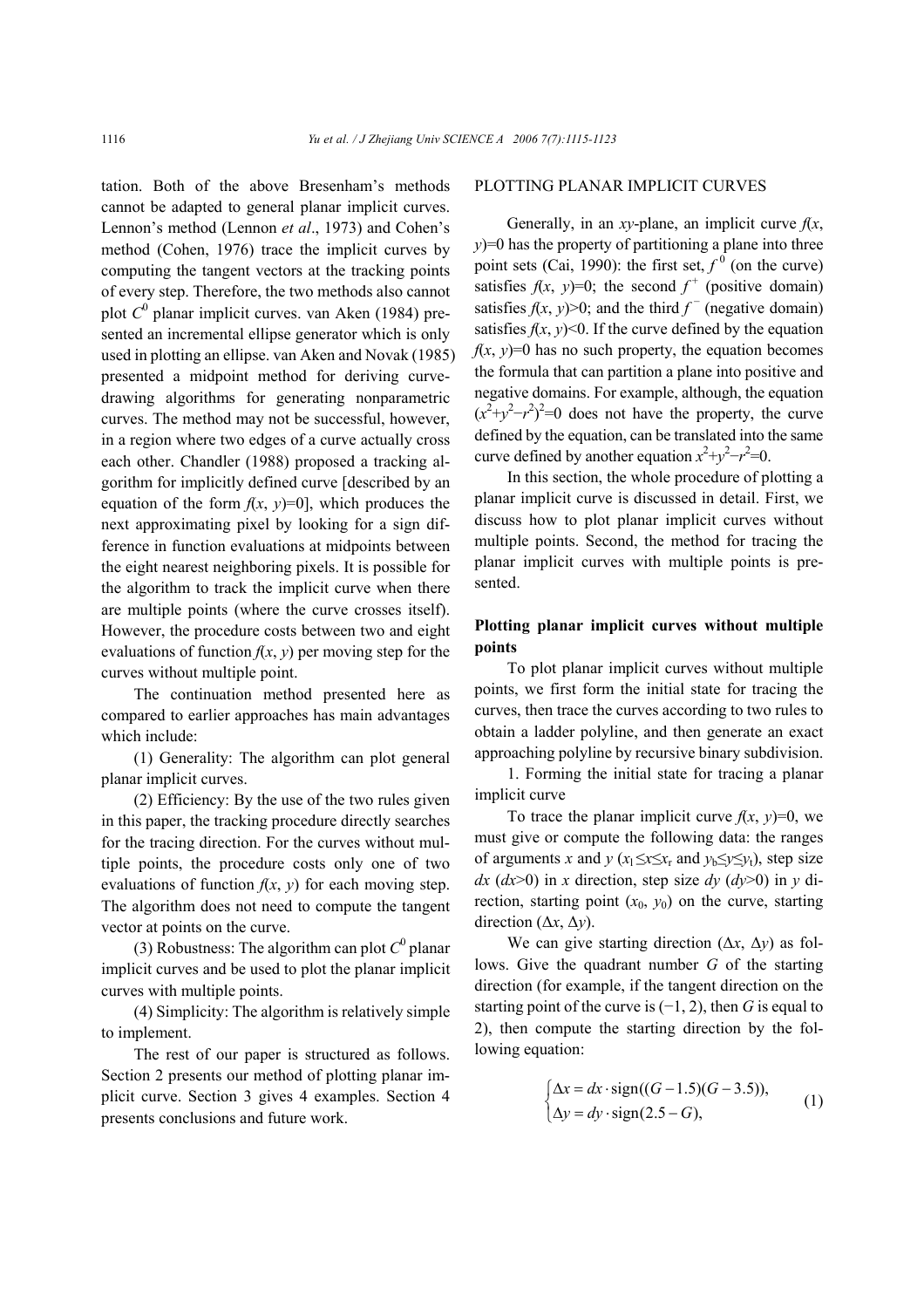where sign(x) = 
$$
\begin{cases} 1, & \text{if } x \ge 0, \\ -1, & \text{if } x < 0. \end{cases}
$$

Apparently, for an arbitrarily given expression of a planar implicit curve  $f(x, y) = 0$  which can partition a plane into three domains  $(f^{\dagger}, f^{0}, \text{ and } f^{\dagger})$ , first, we generally do not know which domain is  $f^+$ , and which domain is  $f<sup>-</sup>$ . Therefore, we make a new expression  $F(x, y)$  for the curve as shown in Eq.(2) according to the expression  $f(x, y)=0$ :

$$
F(x, y) = \sigma f(x, y), \tag{2}
$$

where in the monotonous segment of the curve beginning with the starting point  $(x_0, y_0)$ , we give  $\sigma$  the value below:

$$
\sigma = \begin{cases}\n-1, & \text{if } f(x_0 + \Delta x, y_0) \ge 0, \\
1, & \text{if } f(x_0 + \Delta x, y_0) < 0.\n\end{cases}
$$

Obviously, from Eq.(2), we have  $F(x_0+\Delta x, y_0) \le 0$ . Suppose the starting direction of the curve is in the first quadrant, then  $\Delta x = dx > 0$ ,  $\Delta y = dy > 0$ . If  $F(x_0 + \Delta x)$ , *y*<sub>0</sub>)<0, then  $F(x_0, y_0+\Delta y)$ >0 according to the property that the curve partitions a plane to positive and negative domains. If the starting direction of the curve is in other quadrant, we get the same conclusion. Therefore  $F(x_0, y_0+\Delta y) > 0$ .

After forming the initial state and making the function  $F(x, y)$ , we begin to trace the implicit curve according to the two rules which are presented below.

2. Two rules for plotting a planar implicit curve

As soon as the initial state is formed, we begin to trace the planar implicit curve. As shown in Fig.1, given the ranges of arguments *x* and *y*:  $x_1 \le x \le x_r$ ,  $y_b \le y \le$ *y*t, we explain our method of tracing the planar implicit curve  $f(x, y)=0$  using a large step. First, we formulate  $F(x, y)$  according to Eq.(2), where  $f(x, y)=0$ and  $F(x, y)=0$  define the same curve, so that  $F(x_0+\Delta x, \Delta x)$ *y*<sub>0</sub>)<0. Suppose that the starting point  $P_0=(x_0, y_0)$  is on the curve  $F(x, y)=0$ . That is  $P_0 \in F^0$ , where  $F^0$  means *F*(*x*, *y*)=0. First, we move one step of  $\Delta x$ , and get to  $P_1=(x_0+\Delta x, y_0)$ . According to Eq.(2), we have  $F(P_1)$ = *F*( $x_0$ + $\Delta x$ ,  $y_0$ )<0. As soon as we have entered into *F* : *F*(*x*, *y*)<0, we move to the domain of  $F^+$ :*F*(*x*, *y*)>0 in an appropriate direction (positive or negative) along the *y*-axis. In Fig.1, we apparently must move forward by  $|\Delta y|$ , until we enter into the domain of  $F^+$ , or get to

 $F^0$ . Suppose the point that we get to is  $P_2$ . Then we continue moving forward to *F*<sup>−</sup> by selecting an appropriate direction. The rest to get to  $(P_3, P_4, \ldots)$  may be deduced by analogy. In Fig.1, before getting to  $P_7$ , the selected directions of ∆*x* and ∆*y* are positive. As soon as we stride over the turning point  $(x_1^*, y_1^*)$  of the *y* direction on the curve, where the turning point means the point  $(x, y)$  where  $F_x(x, y)=0$  or  $F_y(x, y)=0$ , ∆*y* is changed by −|∆*y*|. In the same way, as soon as we stride over the turn point  $(x_2^*, y_2^*)$  of the *x* direction on the curve,  $\Delta x$  is changed by  $-|\Delta x|$ . If we go on, we will get a ladder-shape polyline  $(P_0P_1P_3P_4...)$ approaching the curve  $F(x, y)=0$ . During the tracing procedure, the two rules given in the following are obeyed.



**Fig.1 Plotting curve**  $F(x, y)=0$  **using our method** 

**Rule 1 for plotting a monotony planar implicit curve** At first, we discuss how to plot a monotony planar implicit curve. Theorem 1 tells us that if ∆*x* and  $\Delta y$  are determined and we obey Eq.(3), we must move close to the curve at the monotony-segment of the curve.

**Theorem 1** If ∆*x* and ∆*y* are determined, and we obey Eq.(3), then we must move close to the curve  $F(x, y) = 0$  at the monotony-segment of the curve. Set  $P_0P_1...P_n$  as the moving path, and  $d_i$  (*i*=0,1,…,*n*) as the distance between  $P_i$  and the curve. Set the error  $\varepsilon_d$ =max(*d*<sub>0</sub>, *d*<sub>1</sub>, ..., *d<sub>n</sub>*), then we have Eq.(4).

$$
\begin{cases}\n\text{if } (x, y) \in F^+ \cup F_0 \text{, namely, } F(x, y) \ge 0, \\
\text{then move one step } \Delta x;\n\end{cases}
$$
\n(3a)

if 
$$
(x, y) \in F^-
$$
, namely,  $F(x, y) < 0$ ,  
then move one step  $\Delta y$  (3b)

then move one step 
$$
\Delta y
$$
, (3b)

$$
\varepsilon_d \le \max(dx, dy). \tag{4}
$$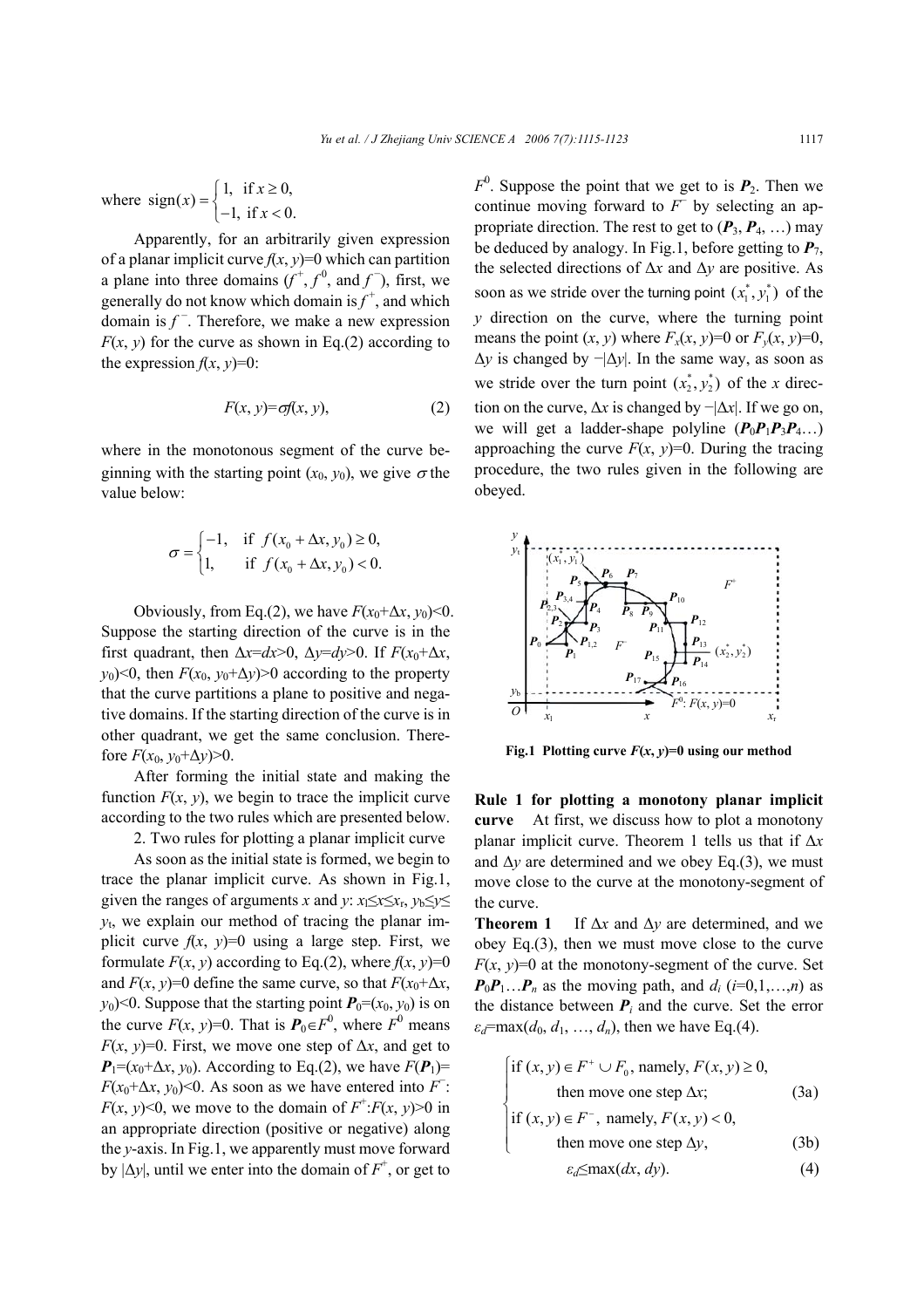Here Eq.(3) is called Rule 1 for plotting a monotony planar implicit curve.

**Proof** As in Fig.2, since we prescribe that the starting point  $(x_0, y_0)$  is at the curve, and  $F(x_0, y_0)=0$ satisfies Eq.(3a), we move forward in the *x* direction at the first step. In Fig.2, the solid lines with arrow represent the direction of movement. After moving one step  $\Delta x$ , we get to  $(x_0 + \Delta x, y_0)$ . Since  $F(x_0 + \Delta x, y_0)$ *y*<sub>0</sub>)<0, we move one step  $\Delta y$  for the second step according to Eq.(3b). For the third step, whether we move  $\Delta x$  or  $\Delta y$  in the same way is decided by  $F(x_0+\Delta x)$ ,  $y_0+\Delta y$ ) which satisfies Eq.(3a) or Eq.(3b). The rest after the third step may be deduced by analogy.



**Fig.2 Drawing a monotony-segment of planar implicit curve.**

Since the segment from the starting point to the first turning point (if the curve has turning points) must be monotony, if we have not reached the first turning point, we move towards the curve, and the moving path must intersect with the curve if we continue on. To prove Eq.(4), we suppose that the curve keeps monotony-adding in the first quadrant, as in Fig.2a. The curve can be surrounded by some rectangles which only contain the two types as shown in Fig.2b and Fig.2c. As shown in Fig.2b, in the rectangle, the distance from a point on the curve to the edge of the rectangle is less than or equal to *l*. Since the error  $\varepsilon_d$ =max( $d_0$ ,  $d_1$ , ...,  $d_n$ ), where  $d_i$  ( $i=0,1,...,n$ ) is the distance between  $P_i$  (the vertex of moving path) and the curve, we have  $\varepsilon_d \le l$ . As shown in Fig.2c, in the rectangle, the distance from a point on the curve to the edge of the rectangle is less than or equal to *h*. Therefore, the error  $\varepsilon_d$  satisfies  $\varepsilon_d \leq h$ . *l*,  $h \leq \max(dx, dy)$ , and  $\varepsilon_d \leq \max(dx, dy)$ .

**Rule 2 for plotting a non-monotony planar implicit curve** From Fig.1, we know that we need to automatically control the direction if we want to pass the turning points on the planar implicit curve. However, generally, it is not easy to compute the coordinates of the turning points. The following describes how we can automatically change directions without computing the coordinates of the turning points.

**Definition 1** In an *xy*-plane, for  $g(x, y)=c_1$  and  $g(x, y)$  $y$ )= $c_2$ , if  $|c_1|$ > $|c_2|$ , then we state that  $g(x, y) = c_1$  is farther than  $g(x, y)=c_2$  off from  $g(x, y)=0$ .

**Definition 2** In an *xy*-plane, if  $g(A)$  and  $g(B)$  (where *A* and *B* are points on the *xy*-plane) have the same signs, and  $|g(B)| > |g(A)|$ , then we state that point *A* to point *B* is off the curve. If  $g(A)$  and  $g(B)$  have the different signs, or if  $g(A)$  and  $g(B)$  have the same signs but  $|g(B)| \leq |g(A)|$ , then we state that point *A* to *B* is towards the curve.

**Theorem 2** In an *xy*-plane, from point *A* to point *B* is considered off the curve  $g(x, y)=0$  if and only if

$$
g(A)(g(B)-g(A))>0.\tag{5}
$$

**Proof** Sufficiency condition:

Since *g*(*A*)(*g*(*B*)−*g*(*A*))>0, and if *g*(*A*)>0, then  $g(B) > g(A) > 0$ . According to Definition 2, point *A* to point *B* are off the curve  $g(x, y)=0$ . If  $g(A) < 0$ , then  $g(B) \le g(A) \le 0$ . According to Definition 2, point *A* to point *B* are off the curve  $g(x, y)=0$ .

Necessary condition:

Point *A* to point *B* are off the curve  $g(x, y)=0$ , according to Definition 2, if  $g(A)$  and  $g(B)$  have the same signs, and  $|g(B)| > |g(A)|$ , then if  $g(A) < 0$ , then  $g(B) \le g(A) \le 0$ ; else if  $g(A) \ge 0$ , then  $g(B) \ge g(A) \ge 0$ . Therefore  $g(A)(g(B)-g(A))>0$ .

Theorem 2 tell us that if Eq. $(5)$  is satisfied when we move from  $\vec{A}$  to  $\vec{B}$  for plotting the planar implicit curve, we need to change direction. According to Theorem 2, we suppose that *A* is  $(x, y)$  and *B* is  $(x+\Delta x)$ , *y*) for the planar implicit curve  $F(x, y)=0$ , where  $F(x, y)$ is defined by Eq. $(2)$ , we have Eq. $(6a)$ ; if we suppose that *A* is  $(x, y)$  and *B* is  $(x, y+\Delta y)$  for the planar implicit curve  $F(x, y)=0$ , where  $F(x, y)$  is defined by Eq.(2), we have Eq.(6b).

$$
\begin{cases}\n\text{if } F(x, y)(F(x + \Delta x, y) - F(x, y)) \\
= \sigma f(x, y)(\sigma f(x + \Delta x, y) - \sigma f(x, y)) \\
= f(x, y)(f(x + \Delta x, y) - f(x, y)) > 0, \\
\Delta y \text{ and } \sigma \text{ change their signs;} \n\end{cases}
$$
\n(6a)

$$
\begin{cases}\n\text{if } F(x, y)(F(x, y + \Delta y) - F(x, y)) \\
= \sigma f(x, y)(\sigma f(x, y + \Delta y) - \sigma f(x, y)) \\
= f(x, y)(f(x, y + \Delta y) - f(x, y)) > 0,\n\end{cases}
$$
\n(b)

 $\alpha$  and  $\sigma$  change their signs.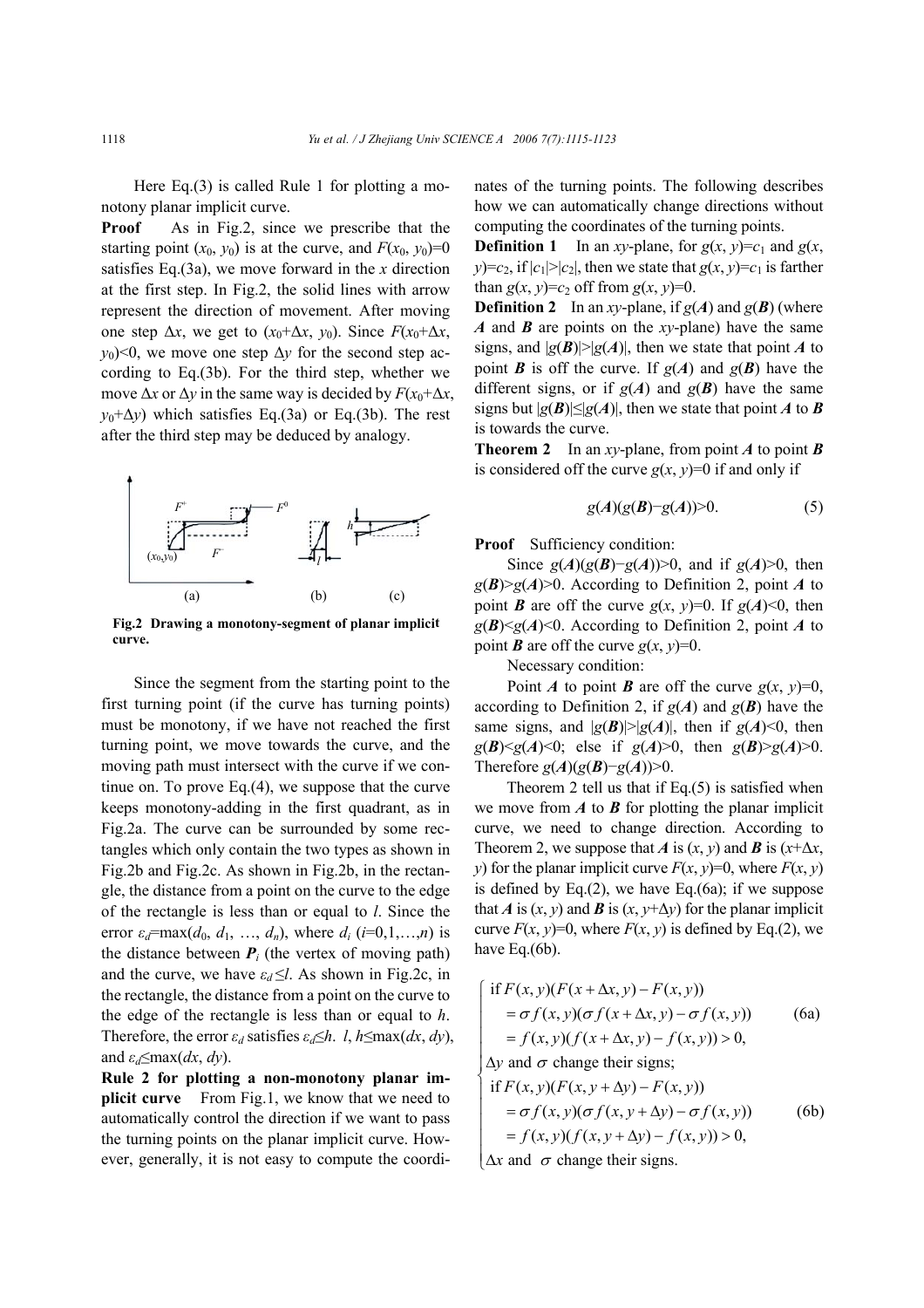We assume the following: if  $f(x+\Delta x, y)$ − $f(x, y)$ =0, ∆*y* and σ change their signs, and if *f*(*x*, *y*+∆*y*)−*f*(*x*, *y*)=0,  $\Delta x$  and  $\sigma$  change their signs.

If  $f(x, y) > 0$  and move one step  $\Delta x$ , then before  $\Delta y$ and  $\sigma$  change their signs according to Eq.(3a),  $\sigma=1$ . According to Eq.(6a) and the assumption, before ∆*y* and  $\sigma$  change their signs, means  $f(x, y)$  $(f(x+\Delta x, y)-f(x, \Delta y))$ *y*))<0. Therefore when  $σ(f(x+Δx, y)−f(x, y)) ≤ 0, Δy$ and  $\sigma$  do not change their signs. That is, when <sup>σ</sup>(*f*(*x*+∆*x*, *y*)−*f*(*x*, *y*))≥0, ∆*y* and σ change their signs.

If  $f(x, y)$ <0 and move one step  $\Delta x$ , then before  $\Delta y$ and  $\sigma$  change their signs, according to Eq.(3b),  $\sigma=-1$ . According to Eq.(6a) and the assumption, before ∆*y* and  $\sigma$  change their signs means  $f(x, y)$  $(f(x+\Delta x, y)-f(x, \Delta x))$ *y*))<0. Therefore when  $σ(f(x+Δx, y)−f(x, y)) ≤ 0, Δy$ and  $\sigma$  do not change their signs. That is, when  $σ(f(x+Δx, y)−f(x, y))≥0$ , Δ*y* and  $σ$  change their signs.

If  $f(x, y)=0$  and  $f(x+\Delta x, y)=0$  according to the assumption,  $\Delta y$  and  $\sigma$  change their signs. If  $f(x, y)=0$ and  $f(x+\Delta x, y) \neq 0$ , according to Eq.(2),  $\sigma(f(x+\Delta x, y))$ *y*)−*f*(*x*, *y*))= $σf(x+\Delta x, y)$  < 0,  $\Delta y$  and  $σ$  do not change their signs.

In general, if σ(*f*(*x*+∆*x*, *y*)−*f*(*x*, *y*))≥0, ∆*y* and <sup>σ</sup> change their signs. Similarly, if  $\sigma(f(x, y + \Delta y) - f(x, y))$  $\leq 0$ ,  $\Delta x$  and  $\sigma$  change their signs.

From Eq.(6a), if  $f(x, y)$  $(f(x+\Delta x, y)-f(x, y))>0$ , move one step ∆*x*. According to Eq.(3a), if we move one step  $\Delta x$ , then  $F(x, y) \ge 0$ . Therefore  $\sigma^{-1}F(x, y)$ *y*)(*f*(*x*+∆*x*, *y*)−*f*(*x*, *y*))>0. Since *F*(*x*, *y*)≥0, we have <sup>σ</sup>(*f*(*x*+∆*x*, *y*)−*f*(*x*, *y*))>0. Similarly, if *f*(*x*, *y*)(*f*(*x*, *y*+ ∆*y*)−*f*(*x*, *y*))<0, then σ(*f*(*x*, *y*+∆*y*)−*f*(*x*, *y*))<0.

Therefore we have Eq.(7)

$$
\int \text{if } \sigma(f(x + \Delta x, y) - f(x, y)) \ge 0,
$$
\n(7a)

$$
\Delta y \text{ and } \sigma \text{ change their signs;}
$$
\n
$$
\text{if } \sigma(f(x, y + \Delta y) - f(x, y)) \le 0,
$$
\n
$$
(7b)
$$

$$
\begin{cases} \text{if } \sigma(f(x, y + \Delta y) - f(x, y)) \le 0, \\ \Delta x \text{ and } \sigma \text{ change their signs.} \end{cases} \tag{7b}
$$

Eq.(7) is called Rule 2 for plotting a non-monotony planar implicit curve.

3. Tracing a planar implicit curve

Before we give the algorithm for tracing a planar implicit curve by equal step size or adaptive step size, we discuss how to obtain an exact polyline by intersecting the ladder polyline with the curve using recursive binary subdivision.

As shown in Fig.1, we trace the curve by using two rules to obtain a ladder polyline  $(P_0P_1P_2P_3P_5P_7P_8)$  $P_{10}$ ...) approaching the curve. Then, we get the intersection point  $P_i$ , between the line segment  $P_i$ <sup>*P*</sup>*j* and the curve using recursive binary subdivision. We get an exact polyline  $(P_0P_{1,2}P_{2,3}P_{3,4} ...)$  that approaches the curve  $F(x, y)=0$ . However, the line segment whose next tracing direction is changed, such as line segment  $P_5P_7$ , does not intersect the curve, therefore, we make the middle perpendicular line of the line segment. Compute the intersection point between the perpendicular line and the curve by the recursive binary subdivision, so that we get a vertex of the exact polyline, namely the intersection point.

When we render a planar implicit curve  $f(x, y)=0$ by adaptive step size, how do we decide *dx* and *dy* by giving the value  $d (d=dx+dy)$ ? As shown in Fig.1,  $P_0$  is the starting point on the curve. Suppose that the tangent vector at  $P_0$  on the curve  $T = (tx, ty) = (-f_v, f_x)|_{P_0}$ , then  $dx=dx/dx/(|tx|+|ty|)$ ,  $dy=dx/dy/(|tx|+|ty|)$ . Using the size of  $dx$  and  $dy$ , we can move two steps to get to  $P_2$ . Let  $l_x$  represent the length of the last moving poly-line segment in the *x* direction,  $l<sub>v</sub>$  the length of the last moving polyline segment in the *y* direction. When we get to  $P_2$ ,  $P_5$ ,  $P_8$ ,  $P_{11}$  and  $P_{14}$ , we can determine dx and *dy* again according to Eq.(8).

$$
\begin{cases} dx = d \cdot l_x / (l_x + l_y), \\ dy = d \cdot l_y / (l_x + l_y). \end{cases} \tag{8}
$$

Now we give the following algorithm.

Step 1 (Form the initial state): Input the following data: the ranges of arguments *x* and *y* ( $x_1 \le x \le x_r$  and  $y_b \le y \le y_t$ ), step size *dx* and *dy* for equal step size (*d*≡*dx*+*dy* for adaptive step size), starting point  $(x_0, y_0)$  and end point  $(x_e, y_e)$  on the curve, the quadrant number *G* of the starting direction, compute the starting direction ( $\Delta x$ ,  $\Delta y$ ) and  $\sigma$  in *F*(*x*, *y*)≡σ*f*(*x*, *y*).

*f*(*x*0, *y*0)⇒*f*

Step 2:  $f \Rightarrow f_0$ 

Step 3 (According to Rule 1, move a step in ∆*x* direction or ∆*y* direction): If σ*f*≥0, then {if the curve traced by adaptive step, compute  $dx$  and  $dy$  according to Eq.(8),  $\Delta x$  and  $\Delta y$ ; else if the curve traced by equal step, do not change *dx* and *dy*, ∆*x* and ∆*y*; Do Step 3.1} else do Step 3.2

Step 3.1: *x*+∆*x*⇒*x*, *f*(*x*, *y*)⇒*f*. Do Step 3.1.1.

Step 3.1.1 (According to Rule 2, decide if the signs of ∆*y* and <sup>σ</sup> chage): If  $\sigma(f-f_0) \geq 0$ , then  $\{-\Delta y \Rightarrow \Delta y, -\sigma \Rightarrow \sigma\}$ 

Step 3.2: *y*+∆*y*⇒*y*, *f*(*x*, *y*)⇒*f*. Do Step 3.2.1.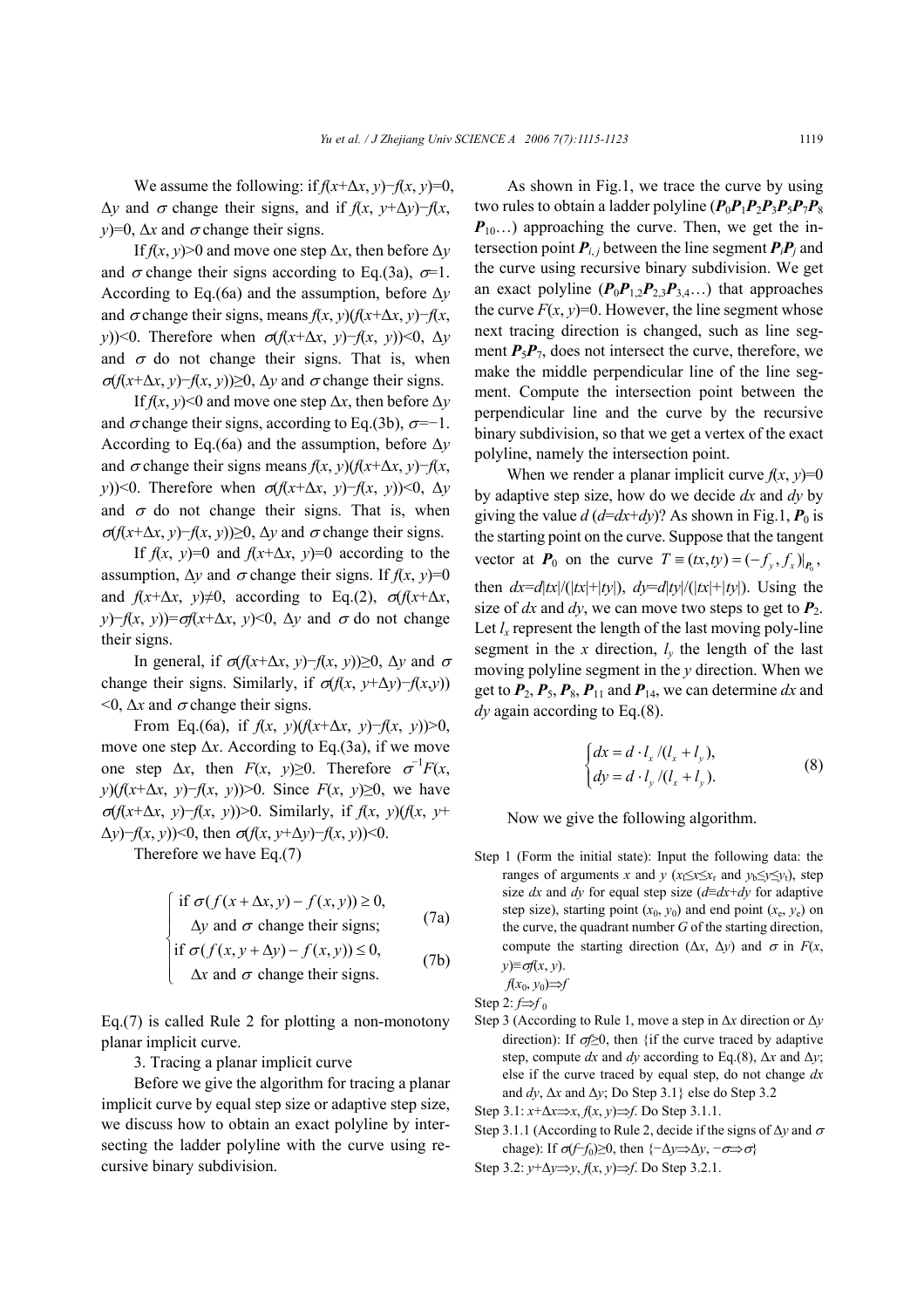Step 3.2.1 (According to Rule 2, decide if the signs of ∆*x* and <sup>σ</sup> change): If  $\sigma(f-f_0) \geq 0$ , then  $\{-\Delta x \Rightarrow \Delta x, -\sigma \Rightarrow \sigma\}$ .

Step 4: Join current path point  $(x, y)$  with the last path point

- Step 5: If we get to the end point, then output the ladder polyline; else goto Step 2
- Step 6: Get an exact polyline approaching a planar implicit curve by recursive subdivision.

If the implicit curve is monotony, the algorithm becomes simpler because only Rule 1 is adapted. The algorithm for plotting the monotony curve need not be listed any more.

# **Plotting planar implicit curves with multiple points**

How to find the multiple point  $P_m$  on the curve? Make a circle whose center is  $P_m$ , radius is small, such as about step size. Divide the circle into *n* equal parts to get the points  $(P_0P_1P_2...P_{n-1})$  on the circle. Compute the signs of  $f(P_i)$  ( $i=0, 1, ..., n-1$ ). As shown in Fig.3, here  $n=8$ , mark  $P_i(+)$  ( $i=0, 1, ..., n-1$ ) if  $f(P_i) \ge 0$ ; mark *Pi*(−) (*i*=0, 1, …, *n*−1) if *f*(*Pi*)<0. If the marks of  $P_i P_{i+1}$  (*i*=0,1,…,*n*−2) are not the same, there is a segment of the implicit curve passing through the small arc  $P_i P_{i+1}$ ; If the marks of  $P_0 P_{n-1}$  are not the same, there is a segment of the implicit curve passing through the small arc  $P_0P_{n-1}$ . If the number of these segments passing through the curve is greater than 3, then the center of the circle is the multiple point.

Now we discuss how to find the starting point (or end point) of a segment around the multiple point. As shown in Fig.3, compute the intersection point between line  $P_1P_2$  and the curve by recursive subdivision. Regard the intersection point as the starting point and end point of the segment of the curve.



**Fig.3 Multiple point on the implicit curve**

### EXAMPLES

## **Example 1**

$$
f_1(x, y) = 25 - ((x - 3)^2 + (y + 4)^2),
$$
  
\n
$$
f_2(x, y) = 25 - ((x + 3)^2 + (y + 4)^2),
$$
  
\n
$$
f_3(x, y) = f_1(x, y) + f_2(x, y) - \sqrt{f_1^2(x, y) + f_2^2(x, y)},
$$
  
\n
$$
f_4(x, y) = x^2 + (y + 4)^2 - 1,
$$
  
\n
$$
f(x, y) = f_3(x, y) + f_4(x, y) - \sqrt{f_3^2(x, y) + f_4^2(x, y)}.
$$

Fig.4 is the example of plotting the curve  $f(x)$ , *y*)=0 where −5≤*x*≤5, −10≤*y*≤5.



**Fig.4 (a) Getting the ladder polyline when plotting the planar implicit curve by equal step size**  $(dx=dy=0.2)$ **; (b) The result of plotting the curve by equal step size**  $(dx=dy=0.2)$ ; (c) Getting the ladder polyline when plot**ting the planar implicit curve by equal step size**  $(dx=dy=0.1)$ ; (d) The result of plotting the curve by **equal step size (***dx***=***dy***=0.1)** 

Fig.4a yields the ladder polyline when plotting the planar implicit curve by equal step size  $(dx=dy=0.2)$ . Fig.4b is the result of plotting the curve by equal step size (*dx*=*dy*=0.2). Fig.4c yields the ladder polyline when plotting the planar implicit curve by equal step size (*dx*=*dy*=0.1). Fig.4d is the result of plotting the curve by equal step size  $(dx=dv=0.1)$ .

The black points in Fig.4 are the starting point or end point for plotting the curve.

**Example 2** A planar implicit curve

$$
f(x, y) \equiv y - \sin(1/x) = 0
$$

where 0.1≤*x*≤2.7, −1.5≤*y*≤1.5.

Fig.5a is the original planar implicit curve generated by the following method: Dividing interval  $[0.1, 2.7]$  in the *x* axis by 13000, we get  $x_i=0.1+$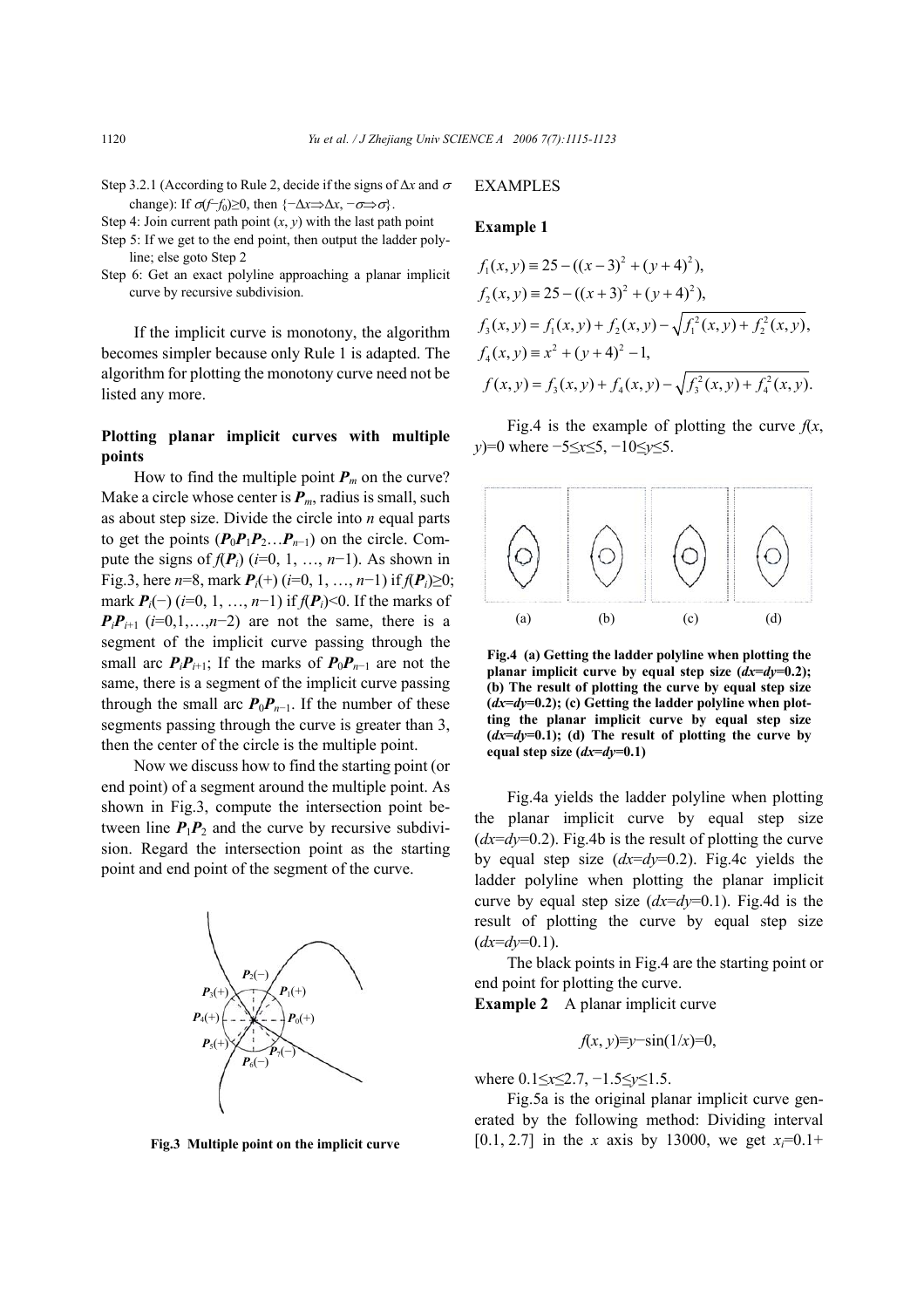

**Fig.5 (a) Original planar implicit curve; (b) Getting the ladder polyline when plotting the planar implicit curve by equal step size (** $dx=dy=0.05$ **); (c) The result of plotting the curve by equal step size (** $dx=dy=0.05$ **); (d) Getting the ladder polyline when plotting the planar implicit curve by equal step size (***dx***=***dy***=0.01); (e) The result of plotting the curve by equal step size (***dx***=***dy***=0.01); (f) Getting the ladder polyline when plotting the planar implicit curve by adaptive step size (***dx***+***dy***=0.1); (g) The result of plotting the curve by adaptive step size(***dx***+***dy***=0.1)** 

*i*×(2.7–0.1)/13000 (*i*=0,1,...,13000). Then mark points  $(x_i, \sin(1/x_i))$  ( $i=0,1,...,13000$ ), so as to plot the curve. Fig.5b yields the ladder polyline when plotting the planar implicit curve by equal step size (*dx*=*dy*=0.05), Fig.5c is the result of plotting the curve by equal step size (*dx*=*dy*=0.05). Fig.5d yields the ladder polyline when plotting the planar implicit curve by equal step size (*dx*=*dy*=0.01). Fig.5e is the result of plotting the curve by equal step size  $(dx=dy=0.01)$ . Fig.5f yields the ladder polyline when plotting the planar implicit curve by the adaptive step size  $(dx+dv=0.1)$ . Fig.5g is the result of plotting the curve by the adaptive step size  $(dx+dy=0.1)$ . The black point in Fig.5 is the starting point or end point for plotting the curve.

**Example 3** A planar implicit curve is:

$$
f_1(x, y) \equiv x^4 - x^2y + y^3 = 0
$$
,

where −0.5≤*x*≤0.5, −0.5≤*y*≤0.5.

First give the starting point  $P_0$ , end point  $P_7$ , and the starting direction of the curve. From the starting point, according to the starting direction, we move forward until get to the multiple point of the curve. Then find the starting points or end points of the curve around the multiple point. As shown in Fig.6a, the starting points of the curve around the multiple point are  $P_3$ ,  $P_5$ ; the end points of the curve around the multiple point are  $P_4$ ,  $P_6$ . From the starting point  $P_3$ , according to the starting direction, we move forward until we get to  $P_4$ . From the starting point  $P_5$ , according to the starting direction, we move forward until we get to  $P_6$ . From the starting point  $P_2$ , according to the starting direction, we move forward until get to  $P_7$ . Fig.6a yields the ladder polyline when plotting the planar implicit curve by equal step size  $(dx=dy=0.01)$ . Fig.6b is the result of plotting the curve by equal step size  $(dx=dv=0.01)$ .



**Fig.6 (a) Getting the ladder polyline when plotting the planar implicit curve by equal step size**  $(dx=dy=0.01)$ **; (b) The result of plotting the curve by equal step size**  $(dx=dv=0.01)$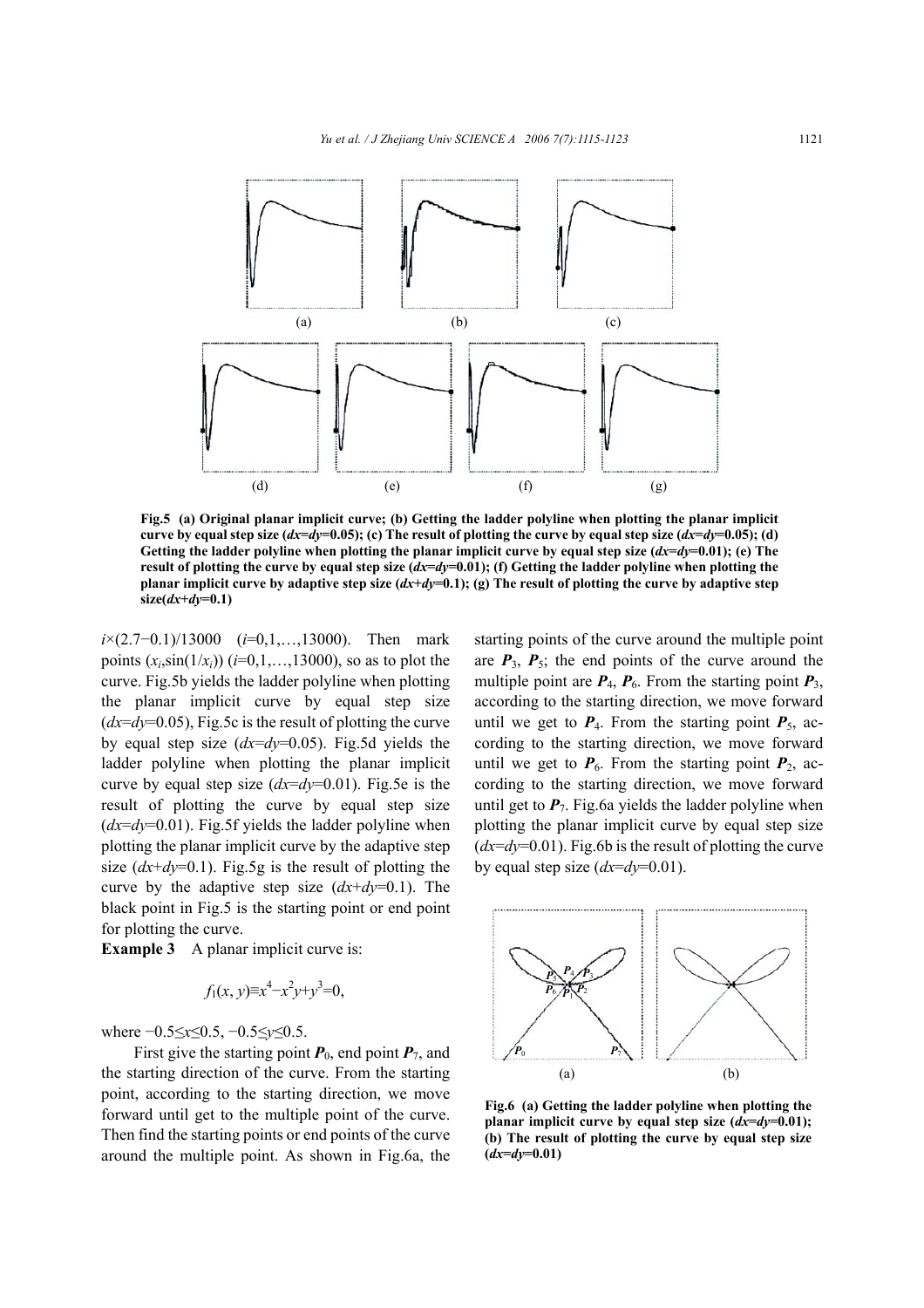**Example 4** A planar implicit curve is

$$
f(x, y)=0.004+0.110x-0.177y-0.174x^2+0.224xy-0.303y^2-0.1168x^3+0.327x^2y-0.087xy^2-0.013y^3+0.235x^4-0.667x^3y+0.745x^2y^2-0.029xy^3+0.072y^4=0,
$$

#### where −2.5≤*x*≤2.5, −2.5≤*y*≤2.5.

Fig.7a is the rendered planar implicit curve using our method by equal step size (*dx*=*dy*=0.05). Fig.7b is the rendered planar implicit curve by geometric adaptive polygonal approximation from the paper (Lopes *et al*., 2002), where the spatial tolerance was  $0.05\sqrt{2}$ , which means that the bound length of the smallest cell is 0.05, equal to the step size in our method, and the tolerance for gradient estimates was  $\sigma$ =0.99. The run time of Fig.7a is 0.024 s. The run time of Fig.7b is 0.124 s.



**Fig.7 (a) Rendering the planar implicit curve using our method by equal step size (***dx***=***dy***=0.05); (b) Rendering the planar implicit curve by geometric adaptive polygonal approximation from (Lopes** *et al***., 2002)**

The black points in Fig.7a are the starting points or end points for plotting the curve, obtained by the lattice method (Barnhill *et al*., 1987).

Example 1 is the planar implicit curve which maintains  $C^0$  continuity. For Example 2, if we plot the planar implicit curves by an equal step size, the step size is small enough to plot it without losing its truth. However, if we plot it by adaptive step size, the efficiency is higher and the result is more satisfactory. Example 3 is the application of our method in which the planar implicit curve with multiple points can be plotted. Example 4 shows our method is efficient.

#### SUMMARY AND FUTURE WORK

In this paper, we present two rules for plotting a planar implicit curve. Rule 1 is for plotting a monotony planar implicit curve. Rule 2 is for plotting a non-monotony planar implicit curve. We present the method for plotting the planar implicit curve by using equal step size and adaptive step size. For an irregular planar implicit curve, it is better to use adaptive step size. When we use the equal step size to plot the curve, the result of drawing may be lose its truth if the step size is too large and the computation efficiency is slower if the step size is too small. Our method can plot  $C^0$  implicit curves, or curves with multiple points.

There are several directions for future work. How to give *dx*(*dy*) according to the shape of a planar implicit curve if we use equal step size for plotting the curve? How to give *d* (where  $d=dx+dy$ ) according to the shape of a planar implicit curve if we use adaptive step size for plotting the curve? How to use more adaptive step size according to curvatures of a planar implicit curve for plotting the curve? How to extend our method to plot an implicit surface?

# ACKNOWLEDGEMENT

This work was completed with the support of the APEC post-doc scholarship by Korea Science and Engineering Foundation (KOSEF).

#### **References**

- Barnhill, R.E., Farin, G., Jordan, M., Piper, B.R., 1987. Surface/surface intersection. *Computer Aided Geometric Design*, **4**(1-2):3-16. [doi:10.1016/0167-8396(87)90020-3]
- Bresenham, J.E., 1965. Algorithm for computer control of a digital plotter. *IBM Systems Journal*, **4**(1):25-30.
- Bresenham, J.E., 1977. A linear algorithm for incremental digital display of circular arcs. *Comm. ACM*, **20**(2): 100-106. [doi:10.1145/359423.359432]
- Cai, Y.Z., 1990. Numerical Control Rendering Using Positive-negative Method. Zhejiang University Press, Hangzhou.
- Chandler, R.E., 1988. A tracking algorithm for implicitly defined curves. *IEEE Computer Graphics and Applications*, **8**(2):83-89. [doi:10.1109/38.506]
- Cohen, E., 1976. A method for plotting curves defined by implicit equation. *Computer Graphics (SIGGRAPH'76)*,